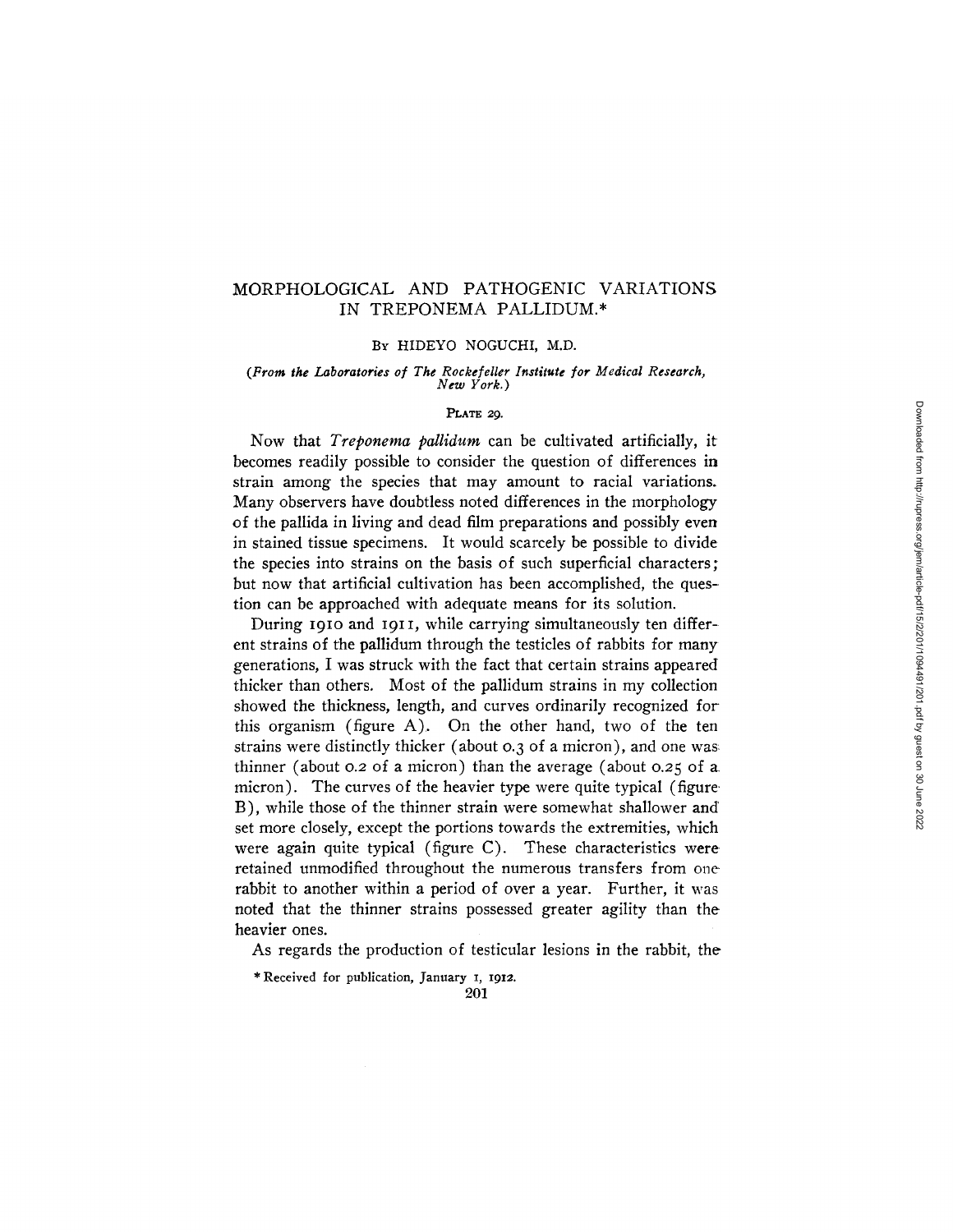different types of the pallidum showed different effects. Seven strains of typical morphology produced a diffuse induration and swelling, usually within three weeks, that progressed steadily for five or six weeks, when spontaneous retrogression set in. The thicker type, including two strains originally transmitted to rabbits from cases of protracted chancres on the lip and prepuce, respectively, did not, as a rule, produce any change in the inoculated testicles until about five or six weeks after inoculation, when small, localized, hard nodules developed. The nodules continued to increase in size slowly and remained sharply demarcated from the surrounding soft tissue, attaining their maximum size in eight to ten weeks. Unlike the effects caused by the typical strains, the nodules produced by the heavier ones were cartilaginous in consistence and contained a greater quantity of mucin. The thinner strain that was transmitted originally from a mucous patch in a case of malignant syphilis, always caused diffuse testicular swelling, within ten to fourteen days, that progressed rapidly for five to six weeks.

Of these three forms of the pallidum, namely, thicker, average, and thinner types, I have succeeded in cultivating from the testicle of the rabbit one specimen of the thinner, five of the average, but none of the thicker variety. The pure cultures of both types were found to produce typical syphilitic orchitis in the rabbit.<sup>1</sup>

During 1911, I have cultivated six strains of the pallidum directly from human syphilitic lesions including chancres, condylomata, and skin papules.<sup>2</sup> I wish now to report briefly upon certain morphological differences that I have observed in different cultures of the pallidum obtained directly from human sources.

Of the six strains cultivated directly from human cases, three exhibit the perfectly typical morphology, while one is thicker and two are thinner than the average. The average or typical strains all came from chancres, the thicker one from a chancre, and the thinner strains were respectively from a condyloma and a chancre in which they were associated with a regular strain.

Under cultural conditions, every pallidum strain is subject to some degree of morphological change through which very long filaments, seldom seen in syphilitic tissues, with shallower or compara-

<sup>1</sup> Noguchi, *Jour. Exper. Med.,* 191I, xiv, 99.

Noguchi, *]our. Exper. Med.,* 1911, xv, 9o.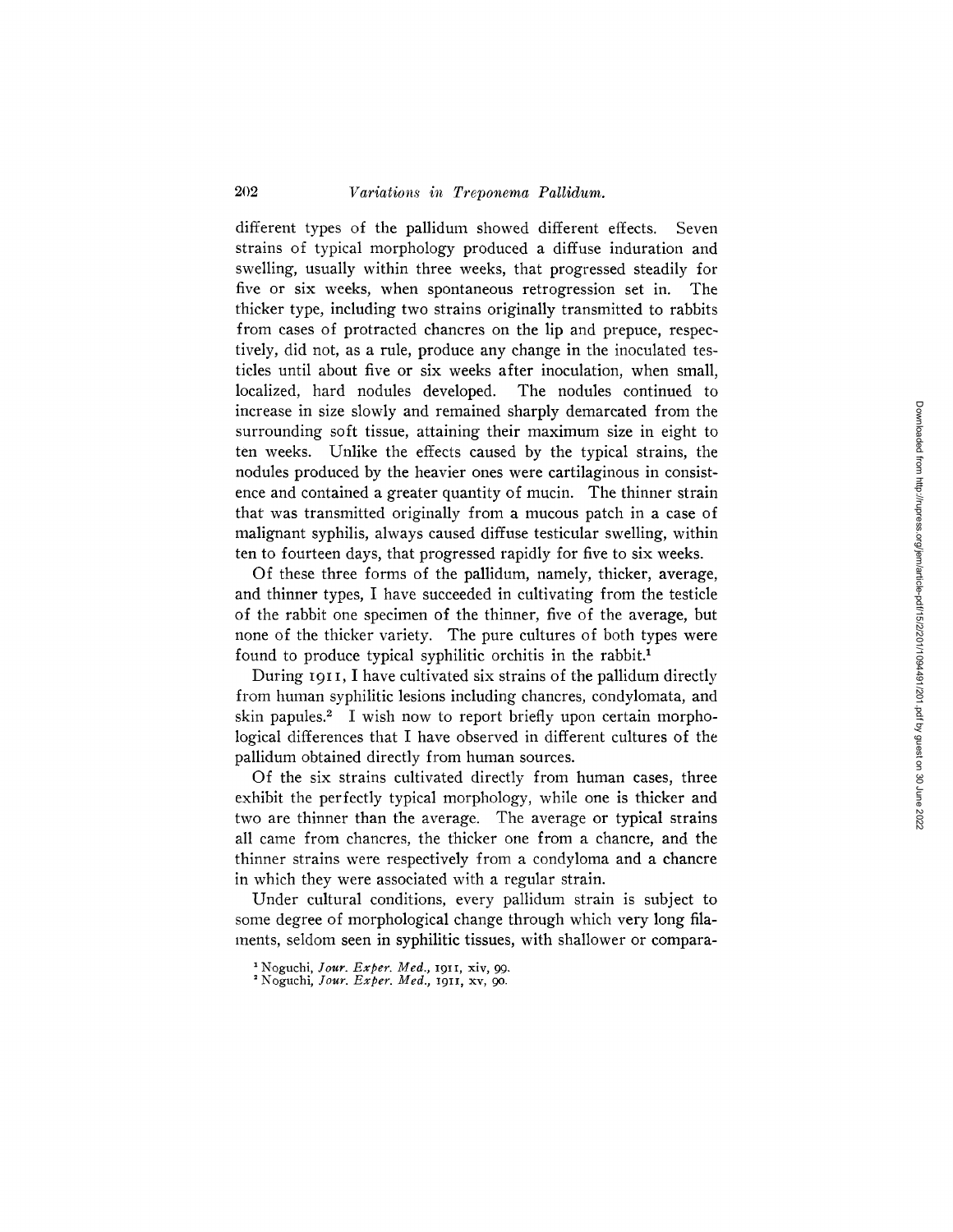## *Hideyo Noguchi.* 203

tively few curves, appear. But, when provided with optimum conditions, the morphology approaches the normal to such an extent that no difference can be found between the cultivated and the natural pallidum occurring in the tissues. When, however, comparison of the three main types of the pallidum is made under optimum cultural conditions, the definite variations are easily observed. Even under less favorable cultural conditions, in which some irregular forms are apt to appear, the type characteristics between the thinner and the two thicker forms can still be clearly made out. Under distinctly unfavorable conditions, the differences between the thicker and the regular types becomes less evident.

In spite of the morphological variations mentioned, all the strains grow, under common conditions, with identical macroscopic appearances. Further, they are all pathogenic for certain species of monkeys.

In morphology, the thinner pallidum presents marked resemblance to *Treponema microdentium, 8* especially when the microdentium has been under cultivation for two or three weeks; but in macroscopical characters of growth, in respect to non-requirement of fresh tissue for multiplication, and, especially in the occurrence in old cultures of a characteristic fetid odor, the microdentium is sufficiently differentiated from this strain of the pallidum.

#### SUMMARY.

When many cultures of *Treponema pallidum,* whether obtained from the testicular lesions produced in rabbits or directly from human cases of syphilis, are compared, certain definite differences in morphological character become apparent. The different specimens can be divided into thicker and thinner forms or types, and an average or normal form or type. The last is the common or most frequent variety, but' the other two occur with sufficient frequency and retain their characters with such constancy as to constitute distinct varieties. Indeed, two of the varieties—the average and the thinner--occurred in association in a chancre and were separated afterwards in cultures. The gross cultural properties of the three varieties present no points of distinction.

~ Noguehi, *Your. Exper. Med.,* 1911, xv, 81.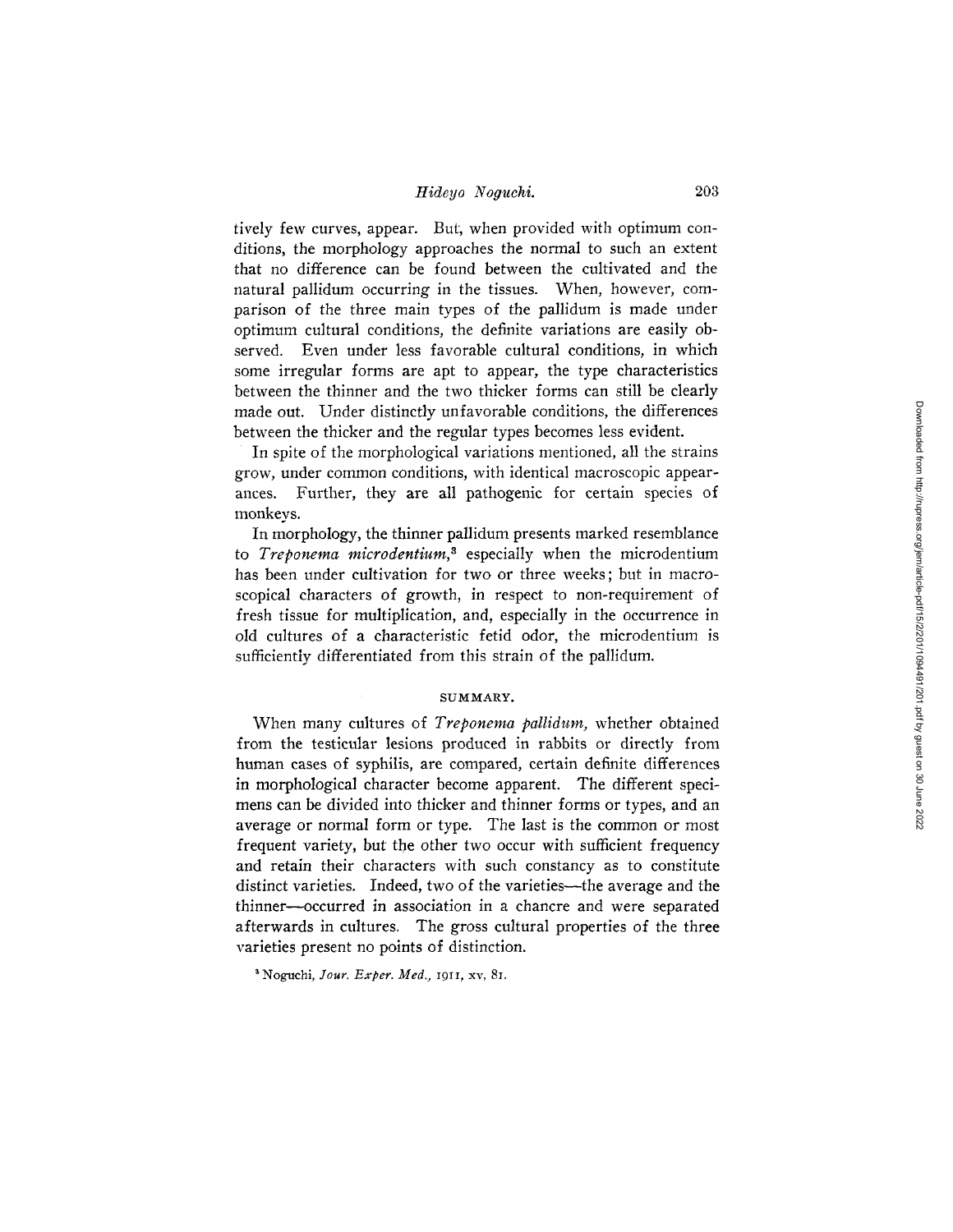The lesions caused in the testicle of the rabbit differ according to the variety inoculated, and consist either of a diffuse or of a nodular orchitis. This is a highly important distinction, and if, in the study of a still larger number of specimens of pallida, it is maintained, it is capable of throwing light on certain important clinical features of the human syphilitic disease.

The thinner variety of *Treponema pallidum* resembles in morphology *Treponema microdentium,* from which it is unmistakably distinguished by cultural characters.

The morphological and pathogenic variations in cultures of the pallidum may constitute racial differences within the species.

### EXPLANATION OF PLATE 29.

FIG. A. Regular type of *Treponema pallidum.* Schematic reproduction.

FIG. B. Heavier type of *Treponema pallidum*. Schematic reproduction.

FIG. C. Thinner type of *Treponema pallidum.* Schematic reproduction.

FIG. D. Various forms of the thinner pallidum in a pure culture. Schematic reproduction.

FIGS. I and 2. A long form of the regular type of the pallidum. From a pure culture thirty-two days old.  $\times$  1,400.

FIG. 3. Average forms of the regular type in a pure culture two weeks old.  $\times$  1,400.

FIG. 4. Agglomeration of the pallidum of the regular type. From a pure culture four weeks old.  $\times$  1,400.

FIG. 5. A pallidum of the thinner type. From a pure culture three weeks old.  $\times$  1,400.

FIG. 6. A pallidum of the thinner type. From a pure culture three weeks old. X 1,4oo.

FIG. 7. A pallidum of the thinner type showing deeper curves near one end.  $\times$  1.400.

FIG. 8. A group of pallida from a pure culture of the thinner type.  $\times$  1,400. FIGS. 9 and IO. Masses of entangled pallida from two different pure cultures of the thinner type.  $\times$  1,400.